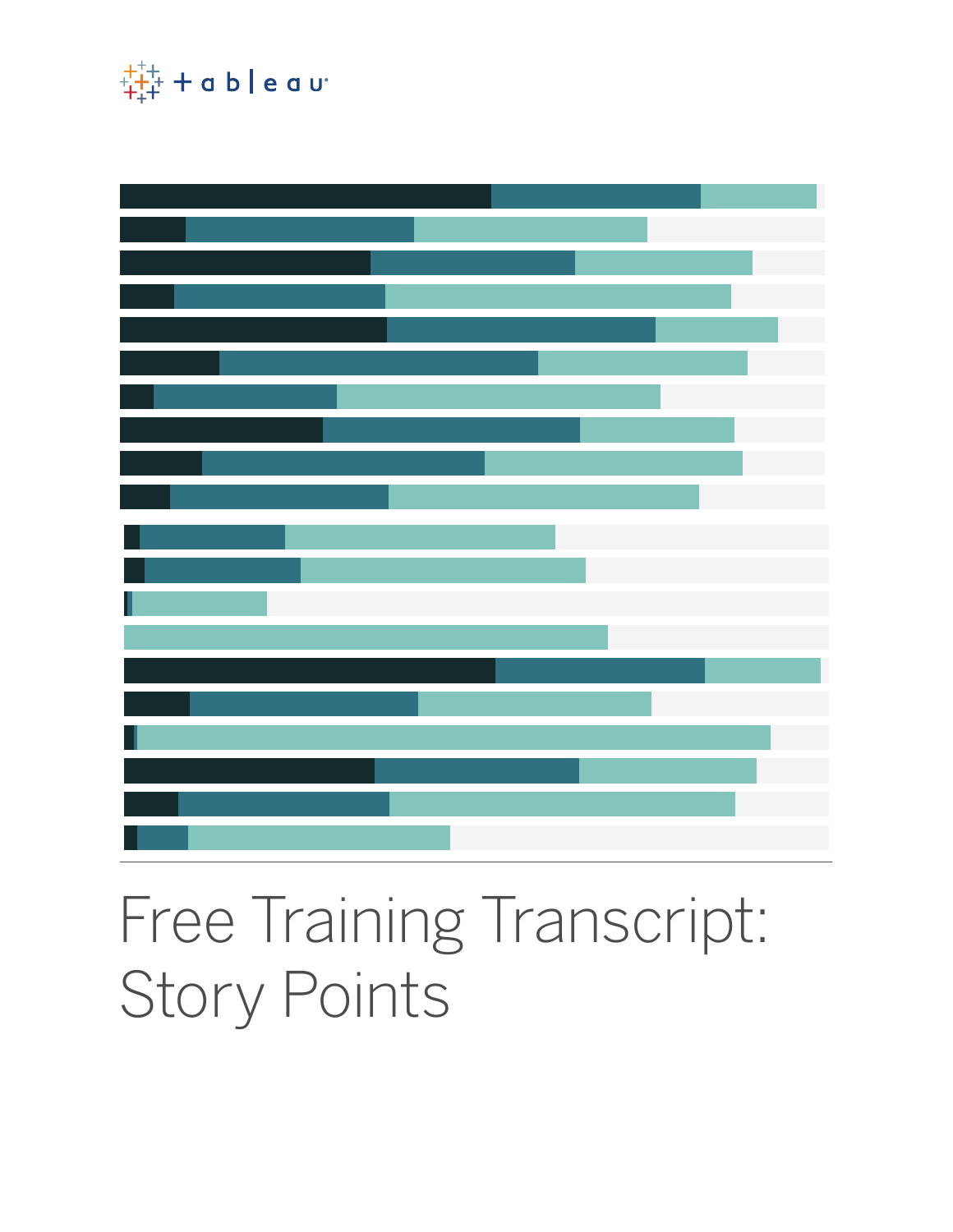Welcome to this video on Story Points. You can download the Exercise workbook to follow along in your own copy of Tableau.

#### What Are Story Points

Story Points let you create compelling, interactive, data-driven stories. Stories consist of specific views or dashboards in sequential progression, for example letting the audience walk through a discovery you made as you were analyzing data. Let's see what that means. This workbook already has several visualizations and a dashboard built out. Story Points allow us to present them to communicate insight we want to share.

### Creating a New Story

To create a new Story, click the Story tab at the bottom. We can size this story so it best fits our dimensions. Just like when building a dashboard, our previously created pieces of content are arranged here on the left. Let's click and drag out our first sheet onto the canvas.

We can give this point a caption by clicking in the navigator box. If the caption doesn't fit, we can always adjust the size of the navigator. If we prefer to use simple numbers or dots instead of a caption, click the Layout tab in the left-hand pane. There, we can choose between captions, numbers, and dots.

# Updating a Point

This visualization is still fully interactive, as we can see by clicking through the filter. Did you notice that when we changed the state of the viz by filtering, a toolbar appeared above the navigator? A major benefit of Story Points is the ability to preserve a specific state of a given visualization – like a filter or highlighting. Clicking the update icon preserves our modification for this point, essentially taking a snapshot of the filter selection we made. Alternatively, we could revert by clicking the undo icon. When a change to the Point is made, we're also presented with the option to Save as a New Point. It's the same underlying visualization, but with that filter selection saved as the default.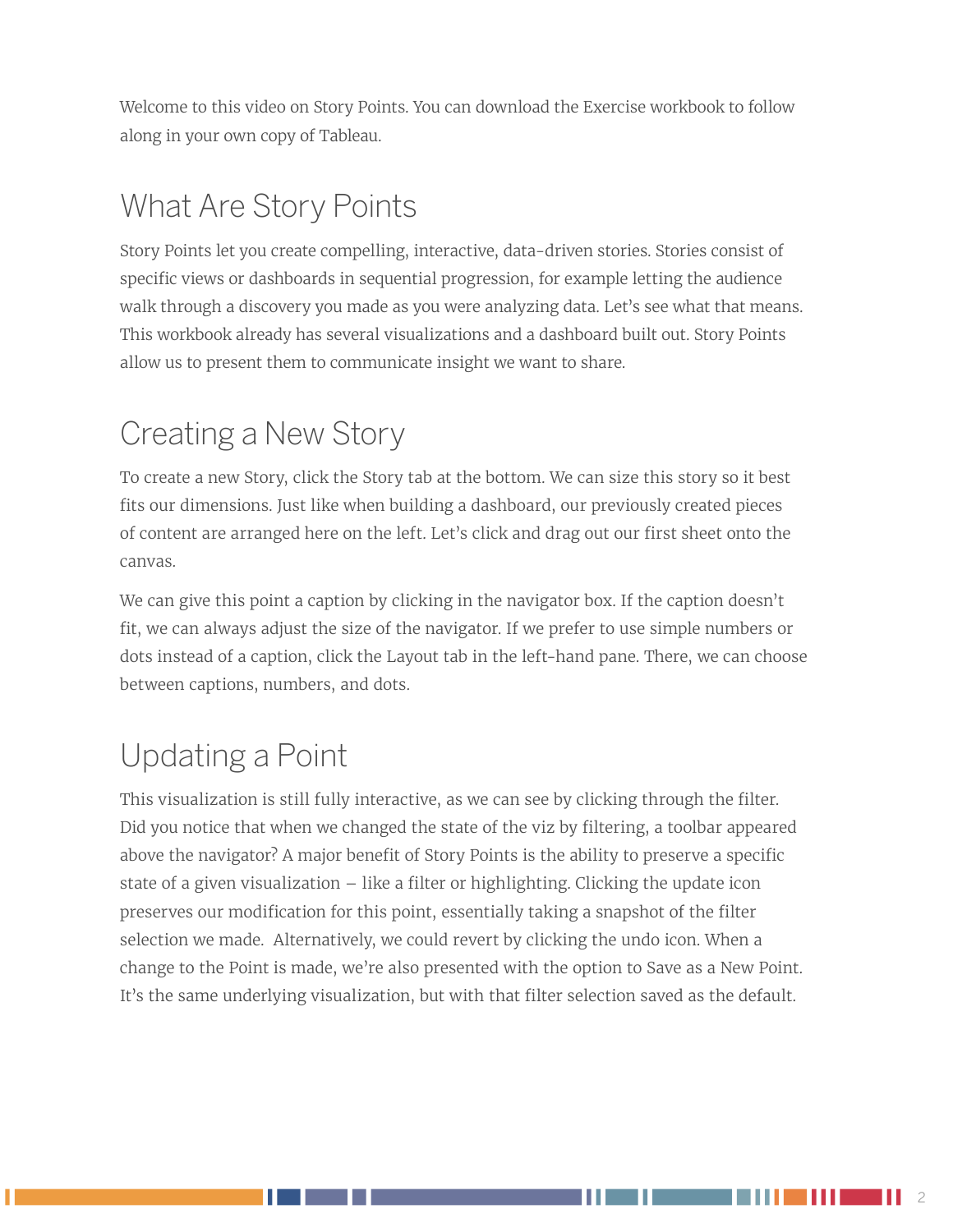### Creating Additional Points

Let's expand our story.

To keep track of what sheets have been used, the blue check means that the item has already been added to the story. There are a lot of ways to add additional points. Let's go through some of the options. First, we can click the "blank" button in the left-hand pane, then drag out the content we want. If we want to call out something specific, such as the cost of critical orders, we can highlight it and update the point. Double clicking a piece of content brings it into the story. As a note, if we bring out the wrong thing, simply dragging out a different sheet will replace it. Hovering over a navigator box also brings up the delete button. To bring out a sheet out to a specific position, we could drag it to the navigator until we see a blue arrow, like so.

Remember, if we make a change on a specific point, such as filtering, we can use the toolbar to save as a new point. If we want to display more than one visualization on a single point, we have to bring them out as a dashboard.

# Fitting Visualizations in Stories

What happens when we bring out a dashboard? Here, because we changed the default size of our story, the dashboard doesn't look good when it's nested. To easily fix the sizing, go to the underlying dashboard by clicking on this "go to sheet" icon and then we'll set the size as to "Fit to Story". Now back on the story, now it fits perfectly—though we may need to adjust the color legend.

Similarly, if it's a visualization that doesn't fit well on the story, we can go back to the sheet by clicking the icon and changing the fit. Entire View generally works pretty well.

# Updating the Underlying Sheet

It's worth noting that most changes on the original sheets are reflected in the Story Points – and changes to how the viz displays need to be made on the underlying sheet itself. Here, we can hide the color legend and keep only some of the data. Back the Story, we see that color legend is gone, and we're only looking at that selection of data.

#### Annotating with Descriptions

Now that we have our basic points, what if we want the audience to know that they can